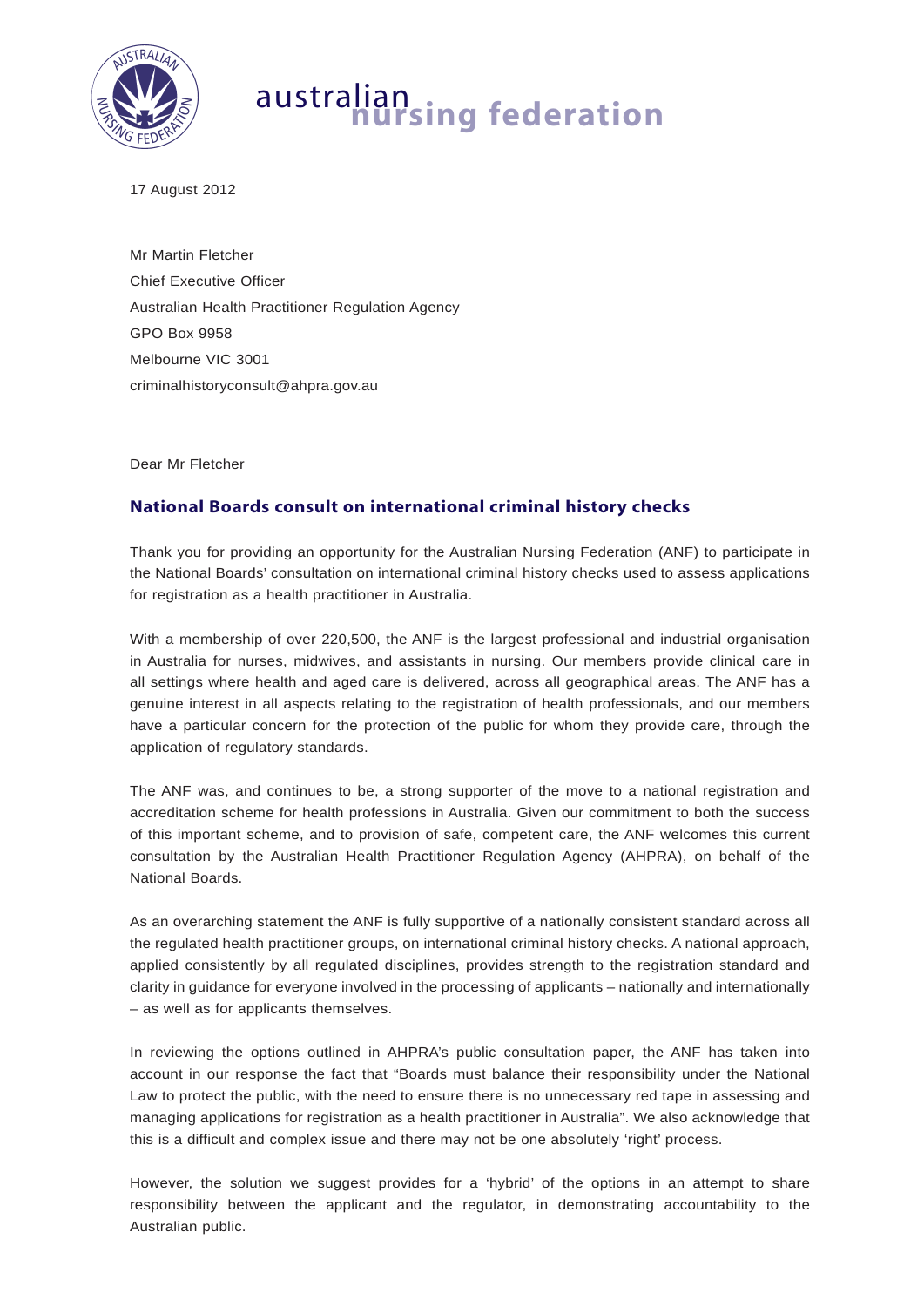#### **Overview of AHPRA options**

The ANF provides the following comments against the AHPRA options:

#### *Option 1: Applicant declaration only*

As the status quo this approach involves a low level checking and a low level of action by AHPRA. The ANF considers this current arrangement is not sufficient to demonstrate accountability to the Australian public.

#### *Option 2: Applicant provides criminal history clearance evidence with application*

Under this scenario the onus is on the applicant to take action. Essentially it is not resource intensive for AHPRA. It does however, mean that there may be a delay in the processing of applicants, during the time the applicant is waiting for a response from the relevant overseas jurisdiction to gain a criminal clearance certificate (CCC).

### *Option 3: AHPRA obtains clearance/information from jurisdictions outside Australia when processing application*

This option places the onus on AHPRA to obtain the information and so is human and finance resource intensive for AHPRA. On the face of it this option appears to be a rigorous process, however, it doesn't circumvent the possibility of corruption in processing of character checks in the country from which a CCC may be required. It also relies on AHPRA being able to develop a trust relationship with the authorities from jurisdictions outside of Australia.

#### *Option 4: Applicant makes declaration and AHPRA undertakes random sample audit*

This option combines Option 1 with a random audit process by AHPRA. While this option is attractive it is based on the possibility of AHPRA being able to develop a trust relationship with the relevant overseas authorities. This option is human and finance resource intensive for AHPRA.

#### *ANF preferred position*

The preferred position of seven State and Territory Branches of the ANF is for a hybrid of Option 2 and Option 4. That is, the applicant provides criminal history clearance evidence with application and AHPRA undertakes random sample audit. The preferred option of one Branch is for Option 4 as proposed in the consultation paper.

Rationale for choice of a hybrid Option 2 and Option 4:

- There is a shared responsibility for both the applicant and AHPRA. The impost on AHPRA is diminished, however, while still being able to demonstrate a level of accountability to the Australian public.
- For temporary residents/visa applicants applying for registration: applying Option 2 would potentially capture the subclass 457 visa cohort and other temporary work related visa holders, for whom the current process of having to provide a CCC to the Department of Immigration and Citizenship (DIAC) does not always apply. In conjunction with Option 4 this would provide an additional level of encouragement to obtain genuine documentation with the risk of an audit.

 While Option 2 makes an impost on the applicant, the numbers are small. Information obtained from DIAC\* indicates an approximate number of 3,000 subclass 457 visas having been granted to international nurses in the last financial year.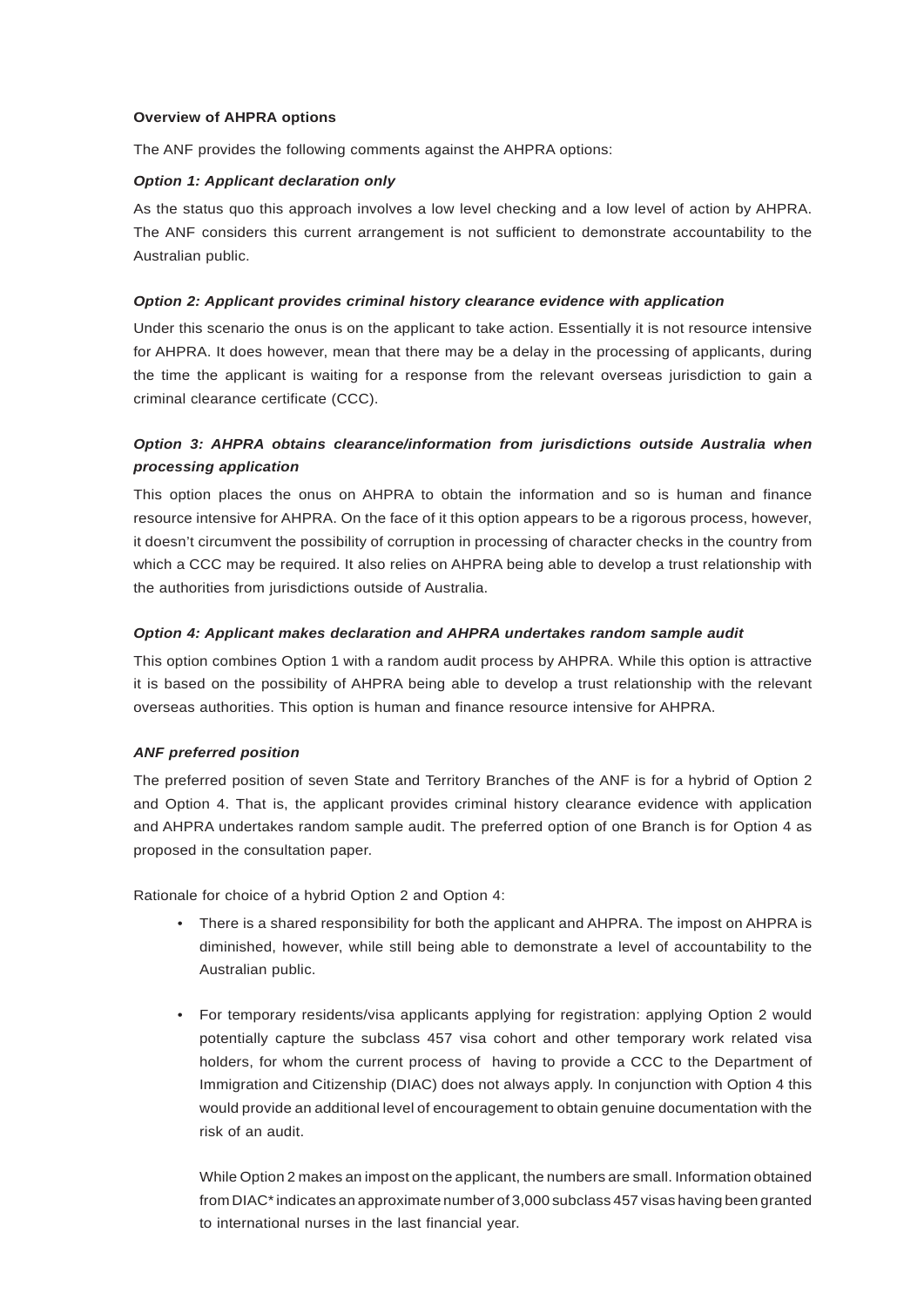- For permanent residents/visa applicants applying for registration: DIAC already undertakes the process of obtaining CCC's for any applicant who had resided for 12 months or more in a country outside of Australia (in the last 10 years) (essentially Option 2). Adding a hybrid of Option 4 to this process would provide an additional level of encouragement to obtain genuine documentation, with the risk of an audit.
- There is merit in an audit system as the applicant knows a process is in place for checking the veracity of documentation they have submitted. This would serve as a deterrent for those who have a criminal history.
- A positive knock-on effect for temporary visa holders is that they may choose to apply for permanent residency sooner than they might have otherwise intended. This is due to the fact that they can bypass the process of having to apply for the CCC again, potentially submitting the same clearance/s as part of their application for permanent residency to DIAC (DIAC accepts CCC for up to 12 months from their date of issue). The ANF has always supported the supplementary role that skilled migration has in helping to meet Australia's skill needs, although our preference is for this to happen primarily through permanent migration where migrants enter independently. The ANF would welcome any initiative which encourages temporary visa holders down this pathway.

Including Option 2 in our preferred option does have a consequence of introducing possible delays in obtaining information from overseas authorities, as mentioned previously. Therefore, we suggest that AHPRA encourages applicants to ensure that they obtain all necessary CCC's prior to lodging their application for registration, ensuring applications are complete and decision ready. We further suggest that AHPRA do this through educating applicants in preparation of lodgement of their application for registration. This could be via the website or promotional material, providing very clear instructions of their registration requirements ahead of application. If applicants are 'front end loaded', this will minimise processing times both for the applicant and for AHPRA.

We acknowledge that there are countries which would be known to present difficulties in obtaining information for some applicants, for example due to fear of persecution. We suggest that AHPRA would need to build in to the process an element of flexibility for this cohort of applicants, such as a possible waiver provision. The ANF is aware that DIAC applies a similar level of flexibility in cases such as these; we recommend that AHPRA consult with DIAC on this matter. Due to DIAC's experience with character checks (criminal clearance certificates) they are in the best position to determine and advise on cultural differences in relation to assessment of character and criminal activity checks across various countries of origin, of applicants.

Another issue for consideration is the manner in which the National Boards will interpret criminal convictions from overseas. For example, an offence of marijuana possession in some countries might have incurred a prison sentence, whereas the same offence in Australia is often penalised less harshly than some traffic offences. Conversely, unlawful acts in Australia might not be unlawful in some other countries. AHPRA would, therefore, need to consider the different legal systems in place in various countries, with potentially vastly different laws, penalties and appeal processes than apply within Australia.

While the ANF acknowledges it is not possible to have a system which is 100% fool proof, we consider a hybrid of options 2 and 4 provides the best scenario for mitigating risk.